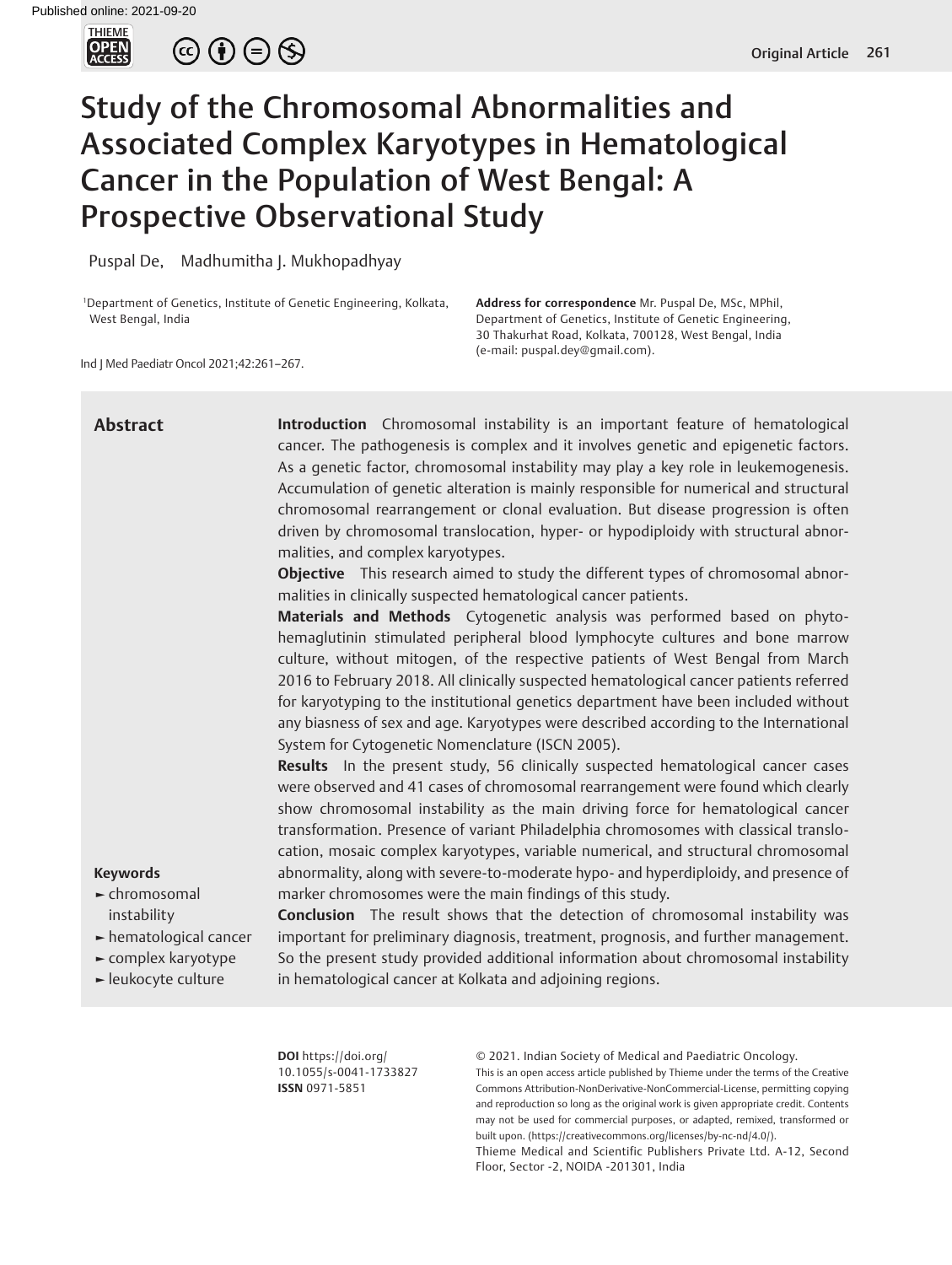## **Introduction**

<span id="page-1-2"></span><span id="page-1-1"></span>Cancer progression involves a cascade of phenomena and each step shows varying histopathological stages.<sup>[1](#page-5-0)</sup> Accumulation of genetic alterations which ultimately cause subsequent changes in gene expression are the main driving forces of cancer progression.<sup>2</sup> To understand the biology of the process, identification of the altered gene and determination of exact gene expression pathway are important steps. It also helps in early diagnosis to explore new strategies for treatment and further management for the patient's recovery.<sup>[3](#page-5-2)</sup> The cytogenetic approach for detection of chromosomal abnormality and identification of the disrupted gene in cancer development has become the most effective approach.

<span id="page-1-3"></span>The accumulation of genetic alterations converts normal cells into invasive cancerous cells and finally transforms metastatic disease through hyperplastic and dysplastic stages. In premalignant stages of tumor, genetic instability is more common which promotes cancer development. Finally, the complex patterns of genetic alteration create an unstable genomic condition and in the later stage of disease, transform tumor cells from premalignant stage to malignancy. So, all cancer cells have some alteration of gene expres-sion or functions.<sup>4[,5](#page-5-4)</sup> The genetic alteration includes numerical chromosomal abnormality such as aneuploidy and severe-to-moderate hypo- and hyperdiploidy and structural chromosomal abnormalities like chromosomal translocations, inversions, or loss of the whole chromosome.<sup>6</sup>

<span id="page-1-6"></span><span id="page-1-4"></span>Nonrandom chromosomal abnormalities have important biological, diagnostic, and prognostic significance in hematological cancers. Numerical chromosomal abnormality and structural chromosomal abnormality are the common forms of chromosomal abnormalities found in chromosomal disorders. Generally, either any one type of chromosomal abnormality is found in an individual, but in case of patients suffering from hematological disorders, the karyotypes may contain both types of changes.<sup>6,[7](#page-5-6)</sup>

To assess the percentage of chromosomal rearrangements or chromosomal alterations in hematological cancers, the present study was conducted with association of a tertiary care hospital, in Kolkata, over a period of 2 years. During this period, a total of 56 suspected hematological cancer cases were cytogenetically evaluated. After clinical

<span id="page-1-0"></span>**Table 1** The clinically defined types of the hematological cancers and the sex of the patients

| Types of clinically diagnosed<br>hematological cancer | Sex of the suspected<br>individual |                |  |  |
|-------------------------------------------------------|------------------------------------|----------------|--|--|
|                                                       | Male                               | Female         |  |  |
| CML= chronic myelogenous<br>leukemia                  | 25                                 | 17             |  |  |
| CLL= chronic lymphocytic leukemia                     | 0 <sub>0</sub>                     | 0 <sup>0</sup> |  |  |
| AML= acute myelogenous leukemia                       | 04                                 | 0 <sup>3</sup> |  |  |
| ALL= acute lymphoblastic leukemia                     | 03                                 | 04             |  |  |
| Undiagnosed <sup>a</sup>                              | 02                                 | 0 <sub>0</sub> |  |  |

a Suspected hematological cancer but specific type was not determined by the clinician.

investigation by expert clinicians, the peripheral blood and bone marrow samples were collected from the suspected patients and then processed in our cytogenetic laboratory for chromosomal study. The chromosome analysis revealed normal chromosome constituents along with classical Philadelphia chromosomes, variant Philadelphia chromosomes, complex karyotypes, hyperdiploidy, hypodiploidy, and metaphases with maker chromosomes. Thus, cytogenetic evaluation remains the preliminary technique to detect the spectrum of chromosomal rearrangement in hematological cancers.

# **Materials and Methods**

For peripheral blood culture, RPMI-1640 cell culture liquid media with L-glutamine and sodium bicarbonate was taken from Sigma-Aldrich (R8758–500ML), phytohemaglutinin or PHA is collected from Gibco (Cat No.10576015), Foetal Bovine serum (FBS) from Sigma-Aldrich (F2442–500ML), and Colcemid solution from Gibco (Cat No. 15212012). For staining purposes, Giemsa powder from Merck was used. All other chemicals for preparing buffers and solutions used were of analytical grade.

## <span id="page-1-5"></span>**Study Design**

The study was a prospective observational study conducted in the affiliated institution for 2 years from March 2016 to February 2018. Both the male and female individuals with clinically suspected hematological cancer patients were included in our study without any age bar.

#### **Selection of Patients**

<span id="page-1-7"></span>The present study was done on the people living in Kolkata, South 24 Pargana, North 24 Pargana, Howrah, and other adjoining areas in West Bengal, India. Samples were collected from 56 patients (*n* = 56) whose ages were in the range of 4 years to 63 years (mean = 37.25 ± 2, *n* = 56). The clinically defined types of the hematological cancers and the sex of the patients are mentioned in **[►Table 1](#page-1-0)**.

#### **Collection of Sample**

Prior to collection of the sample, informed consent was obtained from all the patients after mentioning the purpose and impact of the study. In case of minors, the consent was obtained from their parents. Peripheral blood of 2 mL or bone marrow–aspirated cells were collected aseptically in prelabeled heparinized vials under the supervision of the trained persons. After collection, the vials were labeled appropriately, and all the necessary information related to medical purpose was documented. The vials were transferred to the cytogenetic laboratory as soon as possible with proper surveillance and care.

## **Cytogenetic Analysis**

Cytogenetic analysis was performed based on phytohemaglutinin-stimulated peripheral blood lymphocyte cultures and without phytohemaglutinin-stimulated bone marrow cell aspiration culture of the respective patients.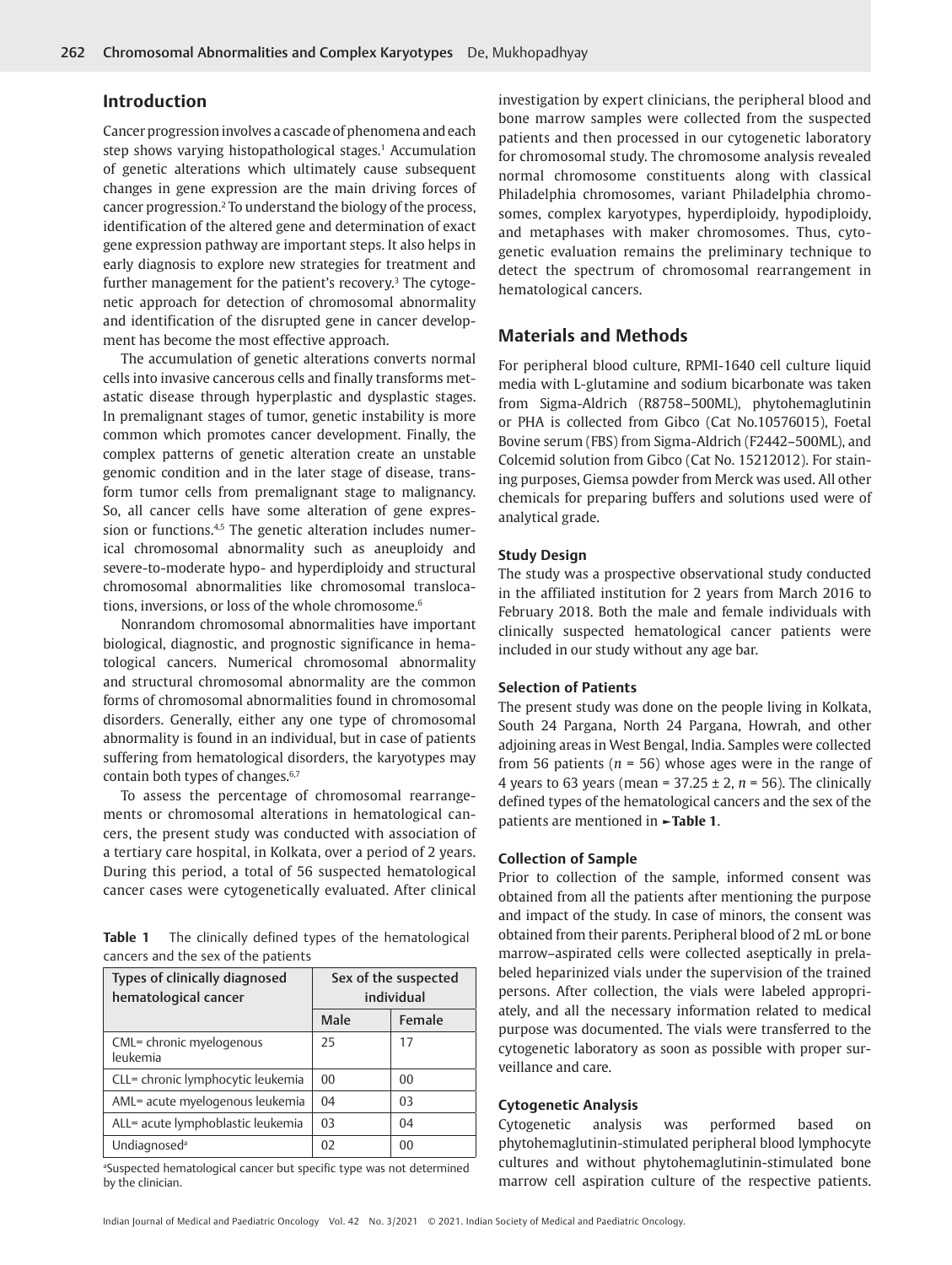| Sl. no.        | Karyotype                                                                                                                                                                                                                                                                                                             | Sample    | Clinical   | <b>Sex</b>   | Remark                                              |
|----------------|-----------------------------------------------------------------------------------------------------------------------------------------------------------------------------------------------------------------------------------------------------------------------------------------------------------------------|-----------|------------|--------------|-----------------------------------------------------|
|                |                                                                                                                                                                                                                                                                                                                       |           | type       |              |                                                     |
| $\mathbf{1}$   | 46XY,t(9,22)(q34,q11)                                                                                                                                                                                                                                                                                                 | BM and PB | CML        | Male = $16$  | Classical Ph+                                       |
| $\overline{2}$ | 46XX,t(9,22)(q34,q11)                                                                                                                                                                                                                                                                                                 | BM and PB | <b>CML</b> | Female = $9$ | Classical Ph+                                       |
| 3              | 46XX,t(9;22)(q34:q11), i(12q)                                                                                                                                                                                                                                                                                         | PB        | <b>CML</b> | Female       | Ph+ with associ-<br>ated chromosomal<br>abnormality |
| $\overline{4}$ | 46XX,t(9;22;8)(q34:q11:p22)                                                                                                                                                                                                                                                                                           | PB        | <b>CML</b> | Female       | Variant Ph+                                         |
| 5              | 46XY,t(9;22;13)(q34:q11:q14)                                                                                                                                                                                                                                                                                          | <b>BM</b> | <b>CML</b> | Male         | Variant Ph+                                         |
| 6              | 46XY,t(9;22)(q34:q11), inv(7p)(p12;q22)                                                                                                                                                                                                                                                                               | PB        | <b>CML</b> | Male         | Ph+ with associ-<br>ated chromosomal<br>abnormality |
| $\overline{7}$ | 46XY,t(9;22;3)(q34:q11:p23)                                                                                                                                                                                                                                                                                           | PB        | <b>CML</b> | Male         | Variant Ph+                                         |
| 8              | 46XY,t(9;22;1)(q34:q11:q22)                                                                                                                                                                                                                                                                                           | PB        | <b>CML</b> | Male         | Variant Ph+                                         |
| 9              | 47, XY, t(9; 22) (q34: q11), +8                                                                                                                                                                                                                                                                                       | PB        | <b>CML</b> | Male         | Ph+ with associ-<br>ated chromosomal<br>abnormality |
| 10             | 46, XY, t(9; 22) (q34: q11), t(1: 6) (p32: q25)                                                                                                                                                                                                                                                                       | <b>BM</b> | <b>CML</b> | Male         | Ph+ with associ-<br>ated chromosomal<br>abnormality |
| 11             | (i) 45, XX; 13, del(5q), del(8q), del(9q),<br>del(16q), del(22q), +1 extra(mark)<br>(ii) 45, XX; 22, del(2p), del(3q), del(4q), del(15q),<br>del(Xq)<br>(iii) 44; XX, -11, -14, dup(8q), dup(10p), del(16p),<br>del(18q)<br>(iv) 41, XX; $-6$ , $-7$ , $-8$ , $-9$ , $-21$ , del(13q),del(16q),<br>del(18p), del(22q) | PB        | ALL        | Female       | Complex karyotypes                                  |
| 12             | 43, XX; -9, -20, -22, del(10q), del(14q), del(16p)                                                                                                                                                                                                                                                                    | <b>BM</b> | ALL        | Female       | Hypodiploidy                                        |
| 13             | 44, XX; $+9$ , $-12$ , $-15$ , $-16a$                                                                                                                                                                                                                                                                                 | PB        | ALL        | Female       | Hypodiploidy                                        |
| 14             | 41, XY; -8, -9, -18, -21, -22, del(2p), del(4q), del(11q)                                                                                                                                                                                                                                                             | <b>BM</b> | ALL        | Male         | Hypodiploidy                                        |
| 15             | 45, XY; -8, -11, -18, -22, mark +3                                                                                                                                                                                                                                                                                    | PB        | ALL        | Male         | Hypodiploidy                                        |
| 16             | 39, XY; $-1$ , $-9$ , $-11$ , $-12$ , $-20$ , $-22a$                                                                                                                                                                                                                                                                  | PB        | ALL        | Male         | Hypodiploidy                                        |
| 17             | 56, XXX, YY, 10, +4, +5, +6, +8, +11, +18, +21, +21,<br>der(3,9)(q10,q10)                                                                                                                                                                                                                                             | BM        | ALL        | Male         | Hyperdiploidy                                       |
| 18             | 46, XY; -5, -9, -10, -11, -12, +5 marker chromosomes                                                                                                                                                                                                                                                                  | PB        | AML        | Male         | Normal karyo-<br>types with marker<br>chromosomes   |

<span id="page-2-0"></span>**Table 2** Significant chromosomal instability observed in hematological cancer in present study

Abbreviations: '+'= Positive; ALL, acute lymphoblastic leukemia; AML, acute myelogenous leukemia; BM, bone marrow; CML, chronic myelogenous leukemia; PB, peripheral blood; Ph, Philadelphia chromosome.

a Complete 30 metaphase analysis was not possible in all cases due to poor morphology; however, total number of chromosomes and translocated chromosomes were countable and observable.

<span id="page-2-1"></span>Lymphocyte culture, bone marrow cell aspiration culture and GTB-banding were performed following standard protocol as described by the AGT (Association of Genetic Technologists) Cytogenetic Laboratory Manual.<sup>8[,9](#page-5-8)</sup> Prepared slides were observed under light microscope (Olympus) with  $10 \times 100$  magnification. Five fields were randomly observed for metaphase screening and 100 cells from each individual were observed and 25 metaphases were karyotyped. Karyotypes were described according to the International System for Cytogenetic Nomenclature (ISCN 2005).

## **Statistical Analysis**

This study aimed to calculate the frequency of qualitative variables, such as, complex karyotypes, hypodiploidy,

classical, and variant Philadelphia chromosome, and others, and their distribution with respect to hematological cancer in percentage. Other quantitative variables, such as, age. are expressed as mean standard.

## <span id="page-2-2"></span>**Ethics**

The study was approved by the Institute of Genetic Engineering ethical committee prior to the study (approval letter reference no: 03/GE/IGE/01/2016, 25 January 2016). All the procedures followed were in accordance with the ethical standards of the responsible committee on human experimentation and with the Helsinki Declaration of 1964, as revised in 2013. Informed consent was obtained from all the patients for being included in the present study.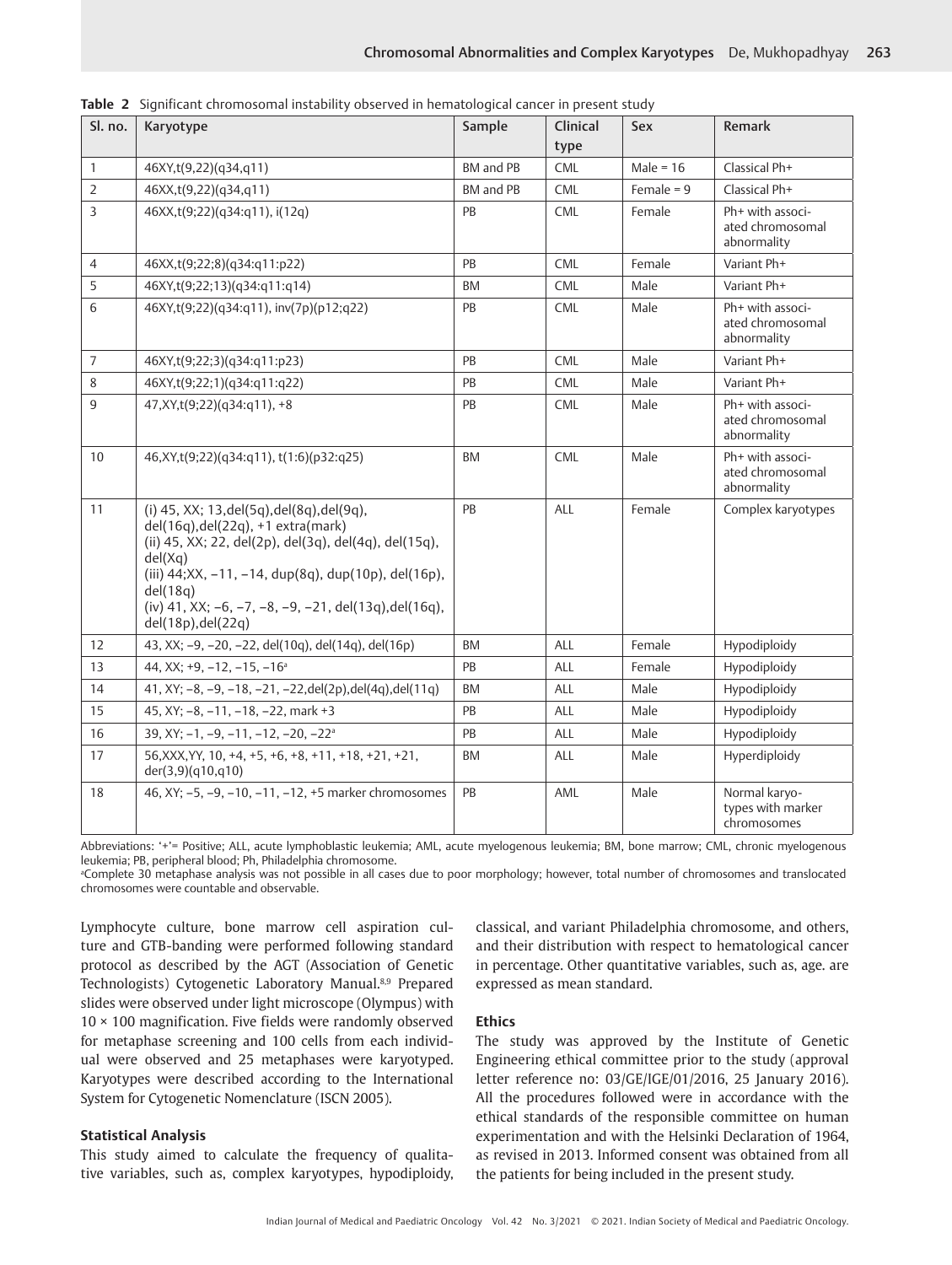| Sl. no.        | Qualitative variables in hematological cancer observed in current study | Observed no.   | Percentage |
|----------------|-------------------------------------------------------------------------|----------------|------------|
|                | Rearranged chromosome                                                   | 41             | 73.21      |
| $\overline{2}$ | Normal karyotypes                                                       | 15             | 26.78      |
| 3              | Classical Philadelphia chromosome                                       | 25             | 44.64      |
| $\overline{4}$ | Philadelphia variant                                                    | 08             | 14.28      |
| 5              | Hypodiploidy                                                            | 05             | 08.92      |
| 6              | Hyperdiploidy                                                           | 01             | 01.78      |
| $\overline{7}$ | Complex karyotype                                                       | 0 <sub>1</sub> | 01.78      |
| 8              | Karyotype with marker chromosomes                                       | 01             | 01.78      |
| 9              | <b>CML</b>                                                              | 42             | 75.00      |
| 10             | AML                                                                     | 07             | 12.50      |
| 11             | <b>ALL</b>                                                              | 05             | 08.92      |
| 12             | Clinically undiagnosed                                                  | 02             | 03.57      |
|                | Total no of cases ( $n = 56$ )                                          |                |            |

<span id="page-3-0"></span>**Table 3** Observed frequencies in percentage of qualitative variables in hematological cancer

Abbreviations: ALL, acute lymphoblastic leukemia; AML, acute myelogenous leukemia; CML, chronic myelogenous leukemia.

## **Results**

In the present study, 56 suspected hematological cancer patients were studied. Among which 34 patients were male and 22 were female individuals. Cytogenetic evaluation revealed that out of 56 cases, 41 had rearranged chromosomes when 15 individuals showed normal karyotypes. Among 41 altered chromosome cases, 25 have classical Philadelphia chromosomes, 8 cases of Philadelphia variant chromosome, 5 cases of hypodiploidy, and single case each with hyperdiploidy and complex karyotypes. The karyotypes of each case, sex, sample for chromosome preparation, and clinically defined types of hematological cancer are depicted in **[►Table 2](#page-2-0)**. The frequency of qualitative variables, that is, complex karyotypes, hypodiploidy, classical and variant Philadelphia chromosome, and their distribution with respect to hematological cancer in percentage are depicted in **[►Table 3](#page-3-0)**.

## **Discussion**

<span id="page-3-2"></span><span id="page-3-1"></span>Leukemia or white blood cell disorder is one of the common hematological disorders after anemia, bleeding disorders such as hemophilia, and blood clotting disorder.<sup>10</sup> Leukemia is mainly subdivided into two main groups like myelogenous leukemia or "myeloid" or "non-lymphocytic" leukemia and lymphocytic leukemia or "lymphoblastic," but both the types can be classified into chronic and acute subtypes. Acute leukemia is a clonal expansion of white blood cell precursors in the blood, bone marrow, and various extra medullary tissues. Acute lymphoblastic leukemia (ALL) comprises of neoplastic precursor cells committed to the B- or T-cell lineages.<sup>11</sup> B lineage ALL is more frequent, accounting for 85% of childhood ALL and 75% of adult ALL.<sup>[11](#page-5-10)</sup> Acute myelogenous leukemia (AML), also known as acute nonlymphocytic leukemia, represents a group of clonal hematopoietic stem cell disorders in which cells fail to differentiate and over proliferate into the stem cell compartment, resulting in the accumulation <span id="page-3-4"></span><span id="page-3-3"></span>of myeloblasts[.12](#page-5-11) In most of the cases, chronic lymphocytic leukemia often affects adults over the age of 55 years. It sometimes occurs in teenagers, but it almost never affects children. The 5-year survival rate is 75%. In chronic lymphoblastic leukemia (CLL), B lymphocytes are affected. Generally B-cells originate in the bone marrow, develop in the lymph nodes, and normally fight infections by producing antibodies.[13](#page-5-12) Chronic myelogenous leukemia (CML) occurs mainly in adults. A very small number of children also develop this disease. It is a type of myeloproliferative disease associated with a characteristic chromosomal translocation called a Philadelphia translocation which is characterized by a cytogenetic aberration of reciprocal translocation between the long arm of chromosomes 9 and 22. About 85% CML cases are Philadelphia positive.<sup>[14](#page-5-13)</sup> Chronic myelomonocytic leukemia (CMML) is another subtype with overlapping features of myeloproliferative neoplasm and myelodysplastic syndrome bearing clonal cytogenetic abnormalities in approximately 30% of patients[.15](#page-5-14)[,16](#page-5-15)

<span id="page-3-8"></span><span id="page-3-7"></span><span id="page-3-6"></span><span id="page-3-5"></span>In the present study, among 56 suspected cases, 42 (75%) individuals were clinically diagnosed as CML and among 42 cases, 33 (78.57%) were found to have altered chromosomes, and finally among 33 cases, 25 (75.7%) cases had classical Philadelphia positive variant and 8 (24.20%) had Philadelphia variant. The Philadelphia variant cases involve translocation in chromosome numbers 1, 3, 6, 8, 11, 13 along with chromosome numbers 9 and 22 and the involved breakpoint regions are 1p32, 3p23, 6q25, 8p22, 11q22, and 13q14, respectively. Rather than translocation, occurrence of inversion and isochromosome formation observed on chromosome numbers 7 and 12 and trisomy 8 with Philadelphia-positive case was also observed in this study. According to various literature reviews, the chromosomal breakpoints of Philadelphia variants mainly occurs in Guanine-Cytosine (GC) rich part of the genome which is lightly banded during giemsa trypsin banding (GTB) technique.[17](#page-5-16) Generally, chromatin condensation and transcriptional activity are directly correlated with cytosine and guanine-rich portion of the genome. Mutation and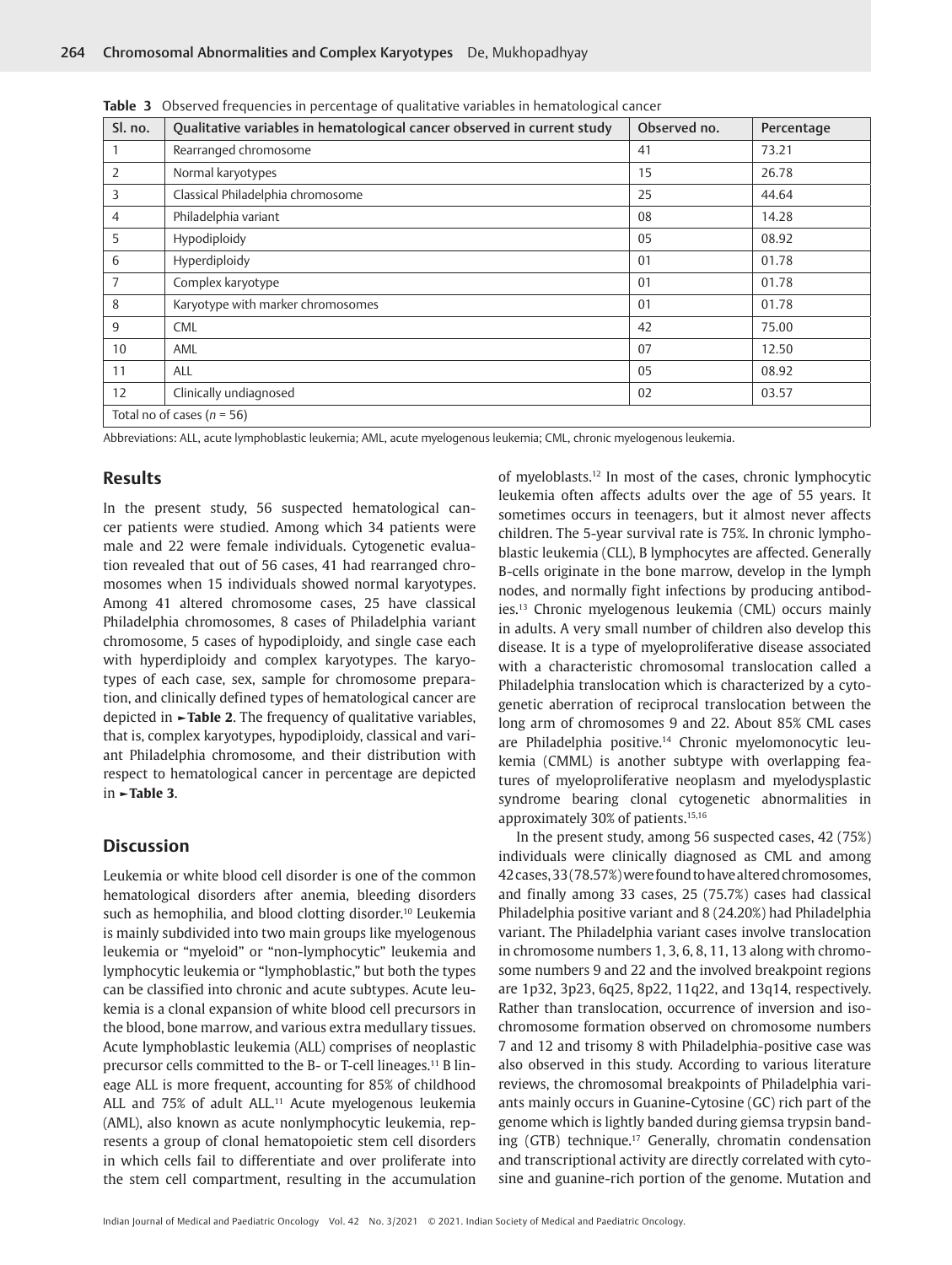natural cellular mechanism occur consequently within the genome, resulting chromosome breakage and finally leading to illegitimate recombination and translocation.<sup>17</sup>

<span id="page-4-1"></span><span id="page-4-0"></span>Detailed molecular mechanism of variant Philadelphia chromosome and involvement of different chromosomes in varied breakpoint regions is still not clear, and it is often thought that for the evolution of variant Philadelphia chromosome, more than one molecular mechanism played a significant role. It could arise simultaneously in a three-way rearrangement or originate secondarily with the normal 9 to 22 translocation. The first mechanism could cause clonal variation and the second one may be similar to the classical Philadelphia chromosome but the clinical significance of both the classical and variant types was not even clear to the clinician.[18](#page-5-17),[19](#page-5-18) The variant Philadelphia chromosome may be simple or complex. If the deleted 22q region was translocated to other than chromosome 9, the type was a simple variant and when more than three chromosomes were involved, then the type was considered as complex variant. Recently with the advancement of molecular cytogenetic techniques, like microarray, several genes were identified for hematological cancer progression. Some of them directly participate in MAP (mitogen-activated protein) kinase pathway which was already known for CML pathogenesis. The BCR-ABL1 tyrosin kinase activities, the P13K/AKT signaling pathway in classical Philadelphia chromosome have established the causal relationship in between B-cell receptor/abel-like kinase translocation (BCR-ABL1) and CML. In addition to that, *TP53* gene and two other genes, namely, *MECOM* and *VRK1*, thought to be responsible for blast crisis in 30% of CML cases.<sup>[20](#page-5-19)[,21](#page-5-20)</sup>

<span id="page-4-5"></span><span id="page-4-4"></span><span id="page-4-2"></span>In the present study, among 56 suspected cases, 7 (12.5%) individuals were clinically diagnosed as ALL, and all 07 (100%) cases were found to have altered chromosomes and finally among 7 cases, 5 (71.47%) cases show hypodiploidy, 1 (14.28%) case of hyperdiploidy, and 1 (14.28%) case had complex karyotypes. In the case of hypodiploidy, both structural and numerical chromosomal abnormalities like structural chromosomal deletion in both "p" and "q" arm of the chromosome, as well as whole chromosome deletion in variant chromosomes were found. In the hyperdiploidy case, the modal number increases due to presence of trisomy and tetrasomy along with whole chromosome deletion or monosomy and chromosome derivatives in variant autosomes and sex chromosome.<sup>[22](#page-5-21)</sup> The possible mechanism of hypo- and hyperdiploidy was an area of interest. Nondisjunction at the time of cell division was supposed to be the main possible cause of gain or loss of a whole chromosome, doubling of chromosomes from a near haploid karyotype and gain of chromosomes from a diploid karyotype during an abnormal cell cycle[.23](#page-5-22) Hyperploid karyotype generally arises by simultaneous gain of chromosomes from a diploid organism due to a single chromosomal abnormality. Different types of aneuploidy, like formation of micronucleus, lagging of chromosomal movement, or deletion of parts of chromosomes or telomeric loss, are the main chromosomal instabilities resulting genetic conformation produced by nondisjunction.[24](#page-5-23)-[28](#page-5-24) According to different studies, chromosomal alteration or chromosomal instability had a great significance in

<span id="page-4-8"></span>the prognosis of hematological cancer. According to occurrence of chromosomal abnormality, patients with hematological cancers can be classified into three subgroups, that is, good, intermediate, and poor prognosis groups. Patients with the normal cytogenetic profile may even have submicroscopic genomic rearrangements which could not be detected by different molecular genetic analysis only. Among all identifiable chromosomal abnormality of hematological cancer, high hyperploids (2n = 51–65) had been associated with good prognosis. In these cases, the prognostic factors were clinically favorable and also independently favorable.<sup>29</sup> Hyperdiploidy, that is,  $2n = 50$ , had the most favorable prognostic value compared with other cytogenetically detected group. But the prognosis deteriorates as the chromosome number decreases. When chromosome number shows  $(2n = 43 - 46)$ , the prognosis was poor and as the number comes near to the haploidy  $(2n = 30)$ , then the prognosis also becomes worse and further management becomes difficult for the clinician. When hyperdiploidy or hypodiploidy is associated with structural chromosomal aberrations, the prognostic value was also poor[.30-](#page-5-26)[35](#page-6-0) Among structural abnormalities, deletion and chromosomal translocation were known to be associated with poor prognosis. During the present study, the modal number of all hypodiploidy cases was between 40 and 46 chromosomes and 56 in the single case of hyperdiploidy. When there were more than one cell lines present within the same individuals, the situation was known as mosaicism and the representing karyotypes was known as complex karyotypes. Four different cell lines in different percentage within same individuals were observed in this current study.<sup>36[,37](#page-6-2)</sup>

<span id="page-4-12"></span><span id="page-4-11"></span><span id="page-4-10"></span><span id="page-4-9"></span><span id="page-4-3"></span>Among 56 suspected hematological cases, 7 (12.5%) individuals were clinically diagnosed as AML and among 7 cases, only 1 case (14.28%) was found as altered chromosomes with marker chromosomes, monosomies within the same karyotypes, but total chromosome number remained 46. Other suspected hematological cancer cases were normal karyotypes without any microscopic chromosomal abnormalities. Detailed procedure of therapy or drug responsiveness after diagnosis and cytogenetic evaluation of chromosomal instability was not considered in the domain of present work. The patient follow-up study for all patients could not be considered within this study as few patients were referred to other hospitals or institutions, other oncologists, or transferred to private health care sectors by their relatives, and two cases ended in sad demises.

## **Conclusion**

<span id="page-4-7"></span><span id="page-4-6"></span>The present study showed the rare and varied chromosomal instabilities in clinically detected various hematological cancers cases in Kolkata and adjoining areas of West Bengal. The cytogenetic evaluation revealed classical and variant Philadelphia translocation including associated chromosomal abnormalities, complex karyotypes, mosaicism, hypodiploidy, and hyperdiploidy in a frequently manner in hematological malignancies. But, the adverse clinical, hematological, and cytogenetic parameters in patient with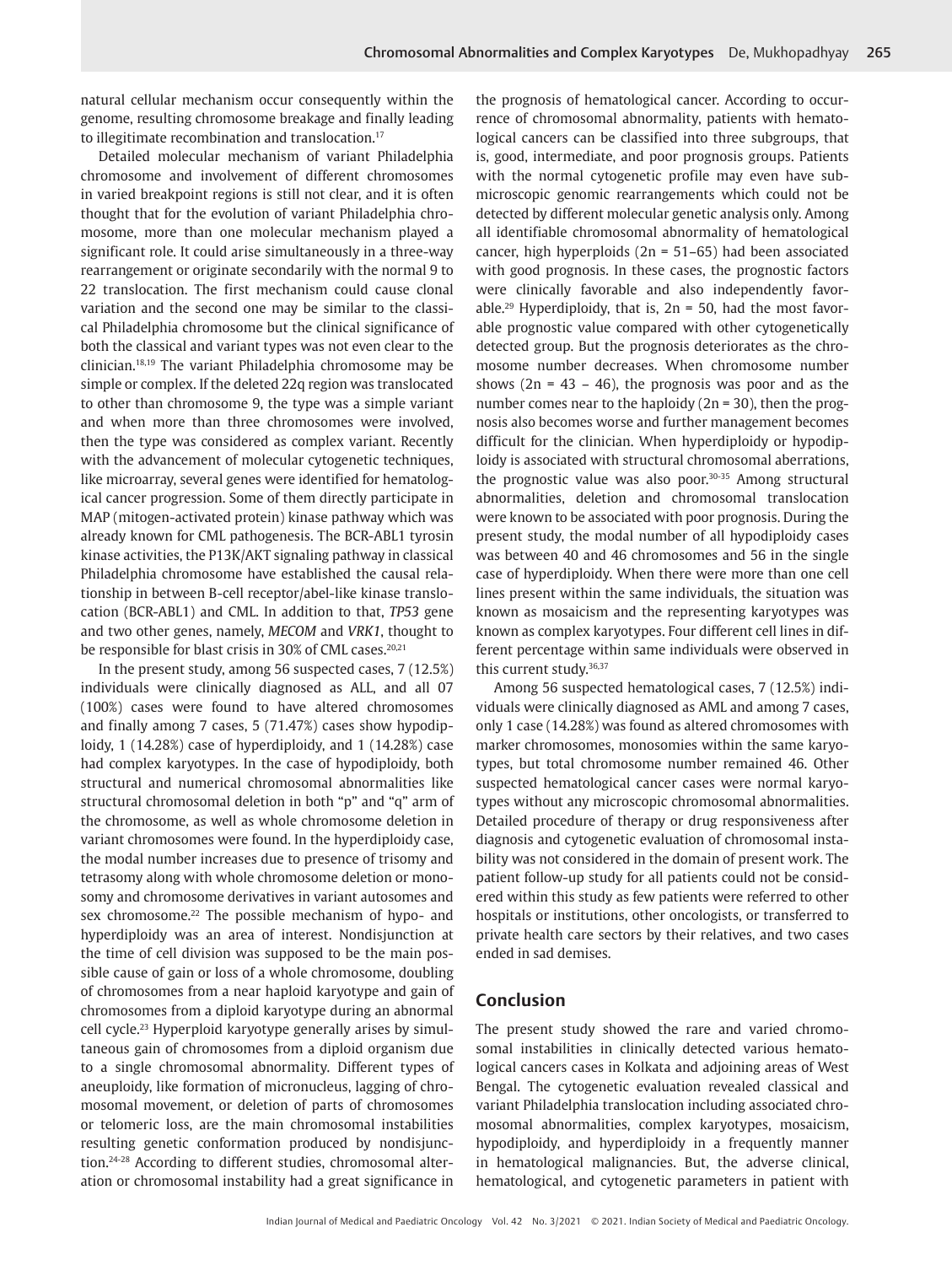hematological cancers were more prevalent. If the analysis could be done at the time of remission and relapse, maintenance of proper patients' follow-up and finally detection of submicroscopic chromosomal rearrangements by advance molecular cytogenetic techniques in the selected cases were the most advisable strategy which help in a large number of patients to reach at a rational conclusion for prognostic stratification. In this way, the routine cytogenetic analysis could help the patients, as well as clinicians, for better understanding the neoplastic process and planning for appropriate management.

#### **Data Sharing Statement**

We cannot share any unpublished data with other laboratory or person.

#### **Funding**

This research received no specific grant from any funding agency in the public, commercial, or not-for-profit sectors. All the research work done by the affiliated institution funding.

### **Conflict of Interest**

The authors declare that they have no conflict of interest to declare.

#### **Acknowledgments**

The first author acknowledges Institute of Genetic Engineering (IGE) for funding and affiliation. We are also thankful to other laboratory members and other associated persons of IGE for their enthusiastic participation.

## **Reference**

- <span id="page-5-0"></span>[1](#page-1-1) Hanahan D, Weinberg RA. The hallmarks of cancer. Cell 2000;100(1):57–70
- <span id="page-5-1"></span>[2](#page-1-2) Diaz-Cano SJ. Tumor heterogeneity: mechanisms and bases for a reliable application of molecular marker design. Int J Mol Sci 2012;13(2):1951–2011
- <span id="page-5-2"></span>[3](#page-1-3) Bhatt AN, Mathur R, Farooque A, Verma A, Dwarakanath BS. Cancer biomarkers - current perspectives. Indian J Med Res 2010;132:129–149
- <span id="page-5-3"></span>[4](#page-1-4) Garnis C, Buys TPH, Lam WL. Genetic alteration and gene expression modulation during cancer progression. Mol Cancer 2004;3:9
- <span id="page-5-4"></span>[5](#page-1-5) Vayen B, Thomay K, Schlbelberger B. Induction of chromosomal instability via Telomer dysfunction and epigenetic alteration in myeloid neoplasia. Cancer 2013;5(3):857–874
- <span id="page-5-5"></span>[6](#page-1-6) Rowe JM. Prognostic factors in adult acute lymphoblastic leukaemia. Br J Haematol 2010;150(4):389–405
- <span id="page-5-6"></span>[7](#page-1-7) Silva ML, Ornellas de Souza MH, Ribeiro RC, et al. Cytogenetic analysis of 100 consecutive newly diagnosed cases of acute lymphoblastic leukemia in Rio de Janeiro. Cancer Genet Cytogenet 2002;137(2):85–90
- <span id="page-5-7"></span>[8](#page-2-1) Moorhead PS, Nowell PC, Mellman WJ, Battips DM, Hungerford DA. Chromosome preparations of leukocytes cultured from human peripheral blood. Exp Cell Res 1960;20:613–616
- <span id="page-5-8"></span>[9](#page-2-2) Seabright M. A rapid banding technique for human chromosomes. Lancet 1971;2(7731):971–972
- <span id="page-5-9"></span>[10](#page-3-1) World Health Organization World Cancer Report 2014. Switzerland: World Health Organization; 2014
- <span id="page-5-10"></span>[11](#page-3-2) Graux C. Biology of acute lymphoblastic leukemia (ALL): clinical and therapeutic relevance. Transfus Apheresis Sci 2011;44(2):183–189
- <span id="page-5-11"></span>[12](#page-3-3) Alcalay M, Orleth A, Sebastiani C, et al. Common themes in the pathogenesis of acute myeloid leukemia. Oncogene 2001;20(40):5680–5694
- <span id="page-5-12"></span>[13](#page-3-4) Cheson BD, Bennett JM, Grever M, et al. National Cancer Institute-sponsored Working Group guidelines for chronic lymphocytic leukemia: revised guidelines for diagnosis and treatment. Blood 1996;87(12):4990–4997
- <span id="page-5-13"></span>[14](#page-3-5) Pasternak G, Hochhaus A, Schultheis B, Hehlmann R. Chronic myelogenous leukemia: molecular and cellular aspects. J Cancer Res Clin Oncol 1998;124(12):643–660
- <span id="page-5-14"></span>[15](#page-3-6) Patnaik MM, Tefferi A. Chronic myelomonocytic leukemia: 2018 update on diagnosis, risk stratification and management. Am J Hematol 2018;93(6):824–840
- <span id="page-5-15"></span>[16](#page-3-7) McCullough KB, Patnaik MM. Chronic myelomonocytic leukemia: a genetic and clinical update. Curr Hematol Malig Rep 2015;10(3):292–302
- <span id="page-5-16"></span>[17](#page-3-8) Fisher AM, Strike P, Scott C, Moorman AV. Breakpoints of variant 9;22 translocations in chronic myeloid leukemia locate preferentially in the CG-richest regions of the genome. Genes Chromosomes Cancer 2005;43(4):383–389
- <span id="page-5-17"></span>[18](#page-4-0) Chauffaille ML. Cytogenetics and FISH monitoring CMLduring tyrosine kinase inhibitors treatment. Rev Bras Hematol Hemoter 2008;30(1):13–19
- <span id="page-5-18"></span>[19](#page-4-1) Yehuda O, Abeliovich D, Ben-Neriah S, et al. Clinical implications of fluorescence in situ hybridization analysis in 13 chronic myeloid leukemia cases: Ph-negative and variant Ph-positive. Cancer Genet Cytogenet 1999;114(2):100–107
- <span id="page-5-19"></span>[20](#page-4-2) Kelman Z, Prokocimer M, Peller S, et al. Rearrangements in the p53 gene in Philadelphia chromosome positive chronic myelogenous leukemia. Blood 1989;74(7):2318–2324
- <span id="page-5-20"></span>[21](#page-4-3) Huret JL, Ahmad M, Arsaban M, et al. Atlas of genetics and cytogenetics in oncology and haematology in 2013. Nucleic Acids Res 2013;41(Database issue):D920–D924
- <span id="page-5-21"></span>[22](#page-4-4) Amare P, Gladstone B, Varghese C, Pai S, Advani S. Clinical significance of cytogenetic findings at diagnosis and in remission in childhood and adult acute lymphoblastic leukemia: experience from India. Cancer Genet Cytogenet 1999;110(1):44–53
- <span id="page-5-22"></span>[23](#page-4-5) Panzer-Grümayer ER, Fasching K, Panzer S, et al. Nondisjunction of chromosomes leading to hyperdiploid childhood B-cell precursor acute lymphoblastic leukemia is an early event during leukemogenesis. Blood 2002;100(1):347–349
- <span id="page-5-23"></span>[24](#page-4-6) Bovery T. Concerning the origin of malignant tumor by TheoderBoveri. J Cell Sci 2008;121:1–84
- 25 Negrini S, Gorgoulis VG, Halazonetis TD. Genomic instability–an evolving hallmark of cancer. Nat Rev Mol Cell Biol 2010;11(3):220–228
- 26 Jallepalli PV, Lengauer C. Chromosome segregation and cancer: cutting through the mystery. Nat Rev Cancer 2001;1(2):109–117
- 27 Santaguida S, Amon A. Short- and long-term effects of chromosome mis-segregation and aneuploidy. Nat Rev Mol Cell Biol 2015;16(8):473–485
- <span id="page-5-24"></span>[28](#page-4-7) Holland AJ, Cleveland DW. Losing balance: the origin and impact of aneuploidy in cancer. EMBO Rep 2012;13(6):501–514
- <span id="page-5-25"></span>[29](#page-4-8) Ito C, Kumagai M, Manabe A, et al. Hyperdiploid acute lymphoblastic leukemia with 51 to 65 chromosomes: a distinct biological entity with a marked propensity to undergo apoptosis. Blood 1999;93(1):315–320
- <span id="page-5-26"></span>[30](#page-4-9) Hiroyuki T, Ichiro M, Yasuhiko K. Why does childhood acut lymphoblastic leukemia with hyperdiploidy show a fevour prognosis? Cancer Genet 1990;50(2):273–275
- 31 Bloomfield CD, Goldman AI, Alimena G, et al. Chromosomal abnormalities identify high-risk and low-risk patients with acute lymphoblastic leukemia. Blood 1986;67(2):415–420
- 32 Pui CH, Williams DL, Roberson PK, et al. Correlation of karyotype and immunophenotype in childhood acute lymphoblastic leukemia. J Clin Oncol 1988;6(1):56–61